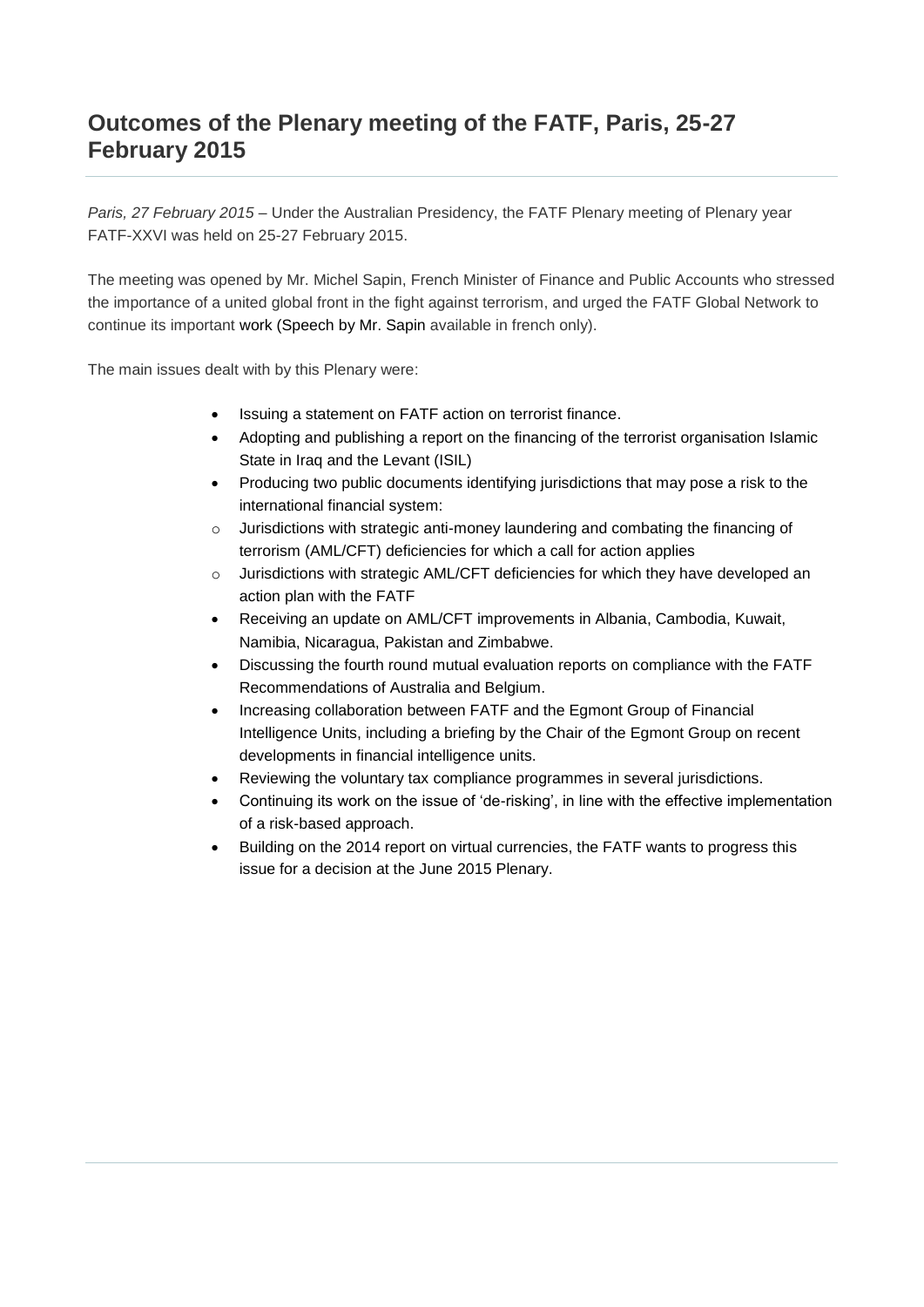# **Report: financing of the terrorist organisation Islamic State in Iraq and the Levant (ISIL)**



This report provides a summary of the most important revenue sources and financial activities of the terrorist organisation ISIL. This organisation funds its operations, infrastructure and governance requirements primarily through the exploitation of the territory it occupies, for example by looting bank and exploiting oil fields, but also relies on other sources of income, such as kidnapping for ransom, donations through non-profit organisations, foreign terrorist fighters and fundraising through social media. The report emphasises the need for countries to implement the measures set out in the FATF Recommendations that will allow them to effectively detect and frustrate terrorist financing activities. The report also highlights the need for further focus on existing and new counter-terrorist financing measures to disrupt ISIL's financial flows in particular.

#### **Update on AML/CFT improvements in Albania, Cambodia, Kuwait, Namibia, Nicaragua, Pakistan and Zimbabwe**

The FATF congratulates Albania, Cambodia, Kuwait, Namibia, Nicaragua, Pakistan and Zimbabwe, for the significant progress made in addressing the strategic AML/CFT deficiencies earlier identified by the FATF and included in their action plans. These countries will no longer be subject to the FATF's monitoring process under its on-going global AML/CFT compliance process. These countries will work with their respective FSRBs as they continue to further strengthen their AML/CFT regimes.

### **Fourth round mutual evaluation reports on compliance with the FATF Recommendations for Australia and Belgium**

The Plenary discussed the mutual evaluation reports of Australia and Belgium. These reports set out the level of effectiveness of each country's AML/CFT system and its level of compliance with the FATF Recommendations. The reports were prepared on the basis of the FATF Methodology for assessments, adopted in 2013, which requires the FATF to take into account the effectiveness with which AML/CFT measures are implemented, as well as technical compliance for each of the FATF Recommendations.

Each assessment team consists of legal, financial and law enforcement experts, principally drawn from FATF members, as well as members of the FATF Secretariat. Each team presented its findings from the on-site visit and analysis of the country's AML/CFT regime as well as recommendations to the country to strengthen its AML/CFT measures.

The Plenary discussed the findings of the assessment teams and will finalise the mutual evaluation reports for publication in due course.